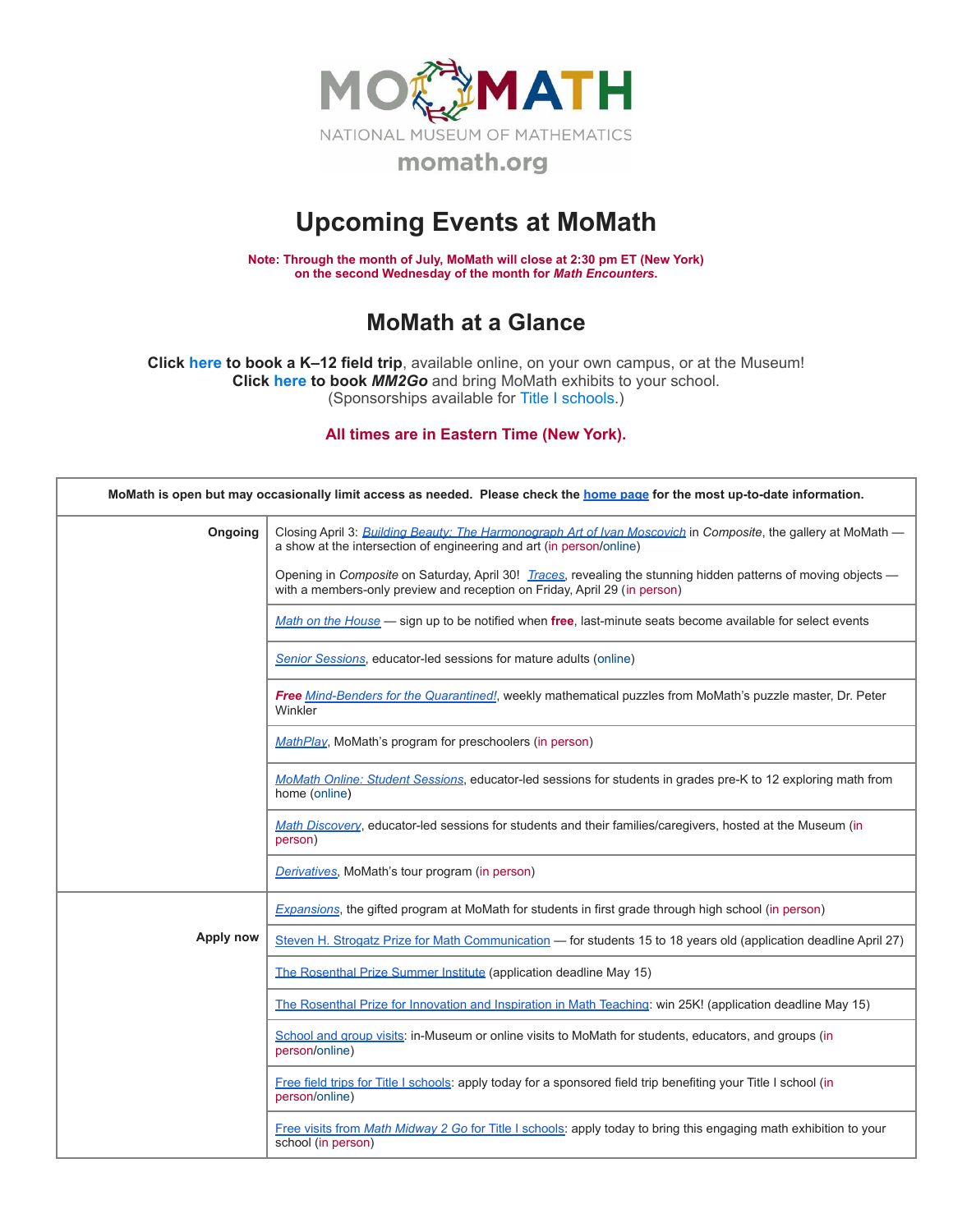|                               |                         | Free educator sessions at your school: apply today to to invite one of MoMath's expert educators to bring the joy of<br>math directly to your Title I school (in person) |
|-------------------------------|-------------------------|--------------------------------------------------------------------------------------------------------------------------------------------------------------------------|
|                               |                         | Integrators, the MoMath high school volunteer program: apply now for summer 2022 (in person)                                                                             |
|                               |                         | Differentiators, the MoMath college volunteer program: apply now for the 2022-2023 school year (in person)                                                               |
| Sun, Apr 3                    | 2:00 pm                 | Bridge Basics 2: the Play of the Hand, fourth session of an eight-week course (online)                                                                                   |
| Mon, Apr 4                    | 2:00 pm                 | <b>Senior Sessions: "Sensational Puzzles" (online)</b>                                                                                                                   |
| Mon, Apr 4 to Thu,<br>Apr 28  | 8:00 pm                 | <b>PuzzleTime with MoMath and MathPickle — a puzzle series for students through adults (online)</b>                                                                      |
| Tue, Apr 5                    | 4:00 pm                 | Loving Math - stories, games, and laughter in a hilariously fun children's hour (for grades K-3) (online)                                                                |
| Wed, Apr 6                    | $4:00$ pm               | MathPlay, for pre-K students (in person)                                                                                                                                 |
| Thu, Apr 7                    | 2:00 pm                 | Senior Sessions: "Gallery of Graphs" (online)                                                                                                                            |
| Fri, Apr 8                    | 4:15 pm                 | Math Discovery: "Shape Shifters" (for grades pre-K-2) (in person)                                                                                                        |
| Fri, Apr 8                    | 4:30 pm                 | Folding Fridays - learn to fold unique origami designs: "Hen Basket" by José Meeusen (online)                                                                            |
| Sat, Apr 9                    | $4:00$ pm               | Math Discovery: "Möbius Madness" (for grades 3–6) (in person)                                                                                                            |
| Sun, Apr 10                   | 2:00 pm                 | Bridge Basics 2: the Play of the Hand, fifth session of an eight-week course (online)                                                                                    |
| Mon, Apr 11                   | 6:30 pm                 | <b>Desert Island Math: Squares and Cubes (online)</b>                                                                                                                    |
| Tue, Apr 12                   | $2:00$ pm               | Senior Sessions: "Magic Squares" (online)                                                                                                                                |
| Tue, Apr 12                   | $4:00$ pm               | Loving Math - stories, games, and laughter in a hilariously fun children's hour (for grades K-3) (online)                                                                |
| Wed, Apr 13                   | 4:00 pm<br>7:00 pm      | Free Math Encounters: "The Lonely Runner: an unsolved mystery of mathematics" featuring Matthias Beck (in<br>person/online)                                              |
| Thu, Apr 14                   | 6:30 pm                 | Free-to-members <i>Volumes</i> , the MoMath book club: a discussion of The Calculus of Happiness by Oscar E.<br>Fernandez (online)                                       |
| Fri, Apr 15                   | 2:00 pm                 | Senior Sessions: "Prime Time" (online)                                                                                                                                   |
| Fri, Apr 15                   | $4:30$ pm               | <b>Folding Fridays</b> - learn to fold unique origami designs: "Spinning Flower" (online)                                                                                |
| Mon, Apr 18                   | 2:00 pm                 | Senior Sessions: "Making Math Solid: Hexahedron" (online)                                                                                                                |
| Mon, Apr 18                   | 6:30 pm                 | <b>Desert Island Math: Shortest Distance (online)</b>                                                                                                                    |
| Tue, Apr 19 to Thu,<br>Apr 21 | <b>Various</b><br>times | MoMath Mini-Camps (in person or online - your choice!)                                                                                                                   |
| Tue, Apr 19                   | 4:00 pm                 | Loving Math - stories, games, and laughter in a hilariously fun children's hour (for grades K-3) (online)                                                                |
| Tue, Apr 19                   | 7:00 pm                 | Starring Math - discussion of the film Moneyball, hosted by Steven Strogatz with baseball data expert Lee<br>Mendelowitz and screenwriter Stan Chervin (online)          |
| Wed, Apr 20                   | $3:30$ pm               | Free Math Gym, a workout for your brain (online)                                                                                                                         |
| Wed, Apr 20                   | $4:00$ pm               | MathPlay, for pre-K students (in person)                                                                                                                                 |
| Wed, Apr 20                   | 7:00 pm                 | <b>QED: Pitfalls for Parents (online)</b>                                                                                                                                |
| Thu, Apr 21                   | 2:00 pm                 | <b>Senior Sessions:</b> "Chessboards and Dominoes" (online)                                                                                                              |
| Thu, Apr 21                   | 4:00 pm                 | Ask a Mathematician - Anything! with Steven Strogatz (online)                                                                                                            |
| Thu, Apr 21                   | 7:00 pm                 | <b>Equilibrium</b> , MoMath's adult evening of mathematical games (online)                                                                                               |
| Fri, Apr 22                   | 4:30 pm                 | <b>Folding Fridays</b> — learn to fold unique origami designs: "Seedling in a Pot" by Mark Bolitho (online)                                                              |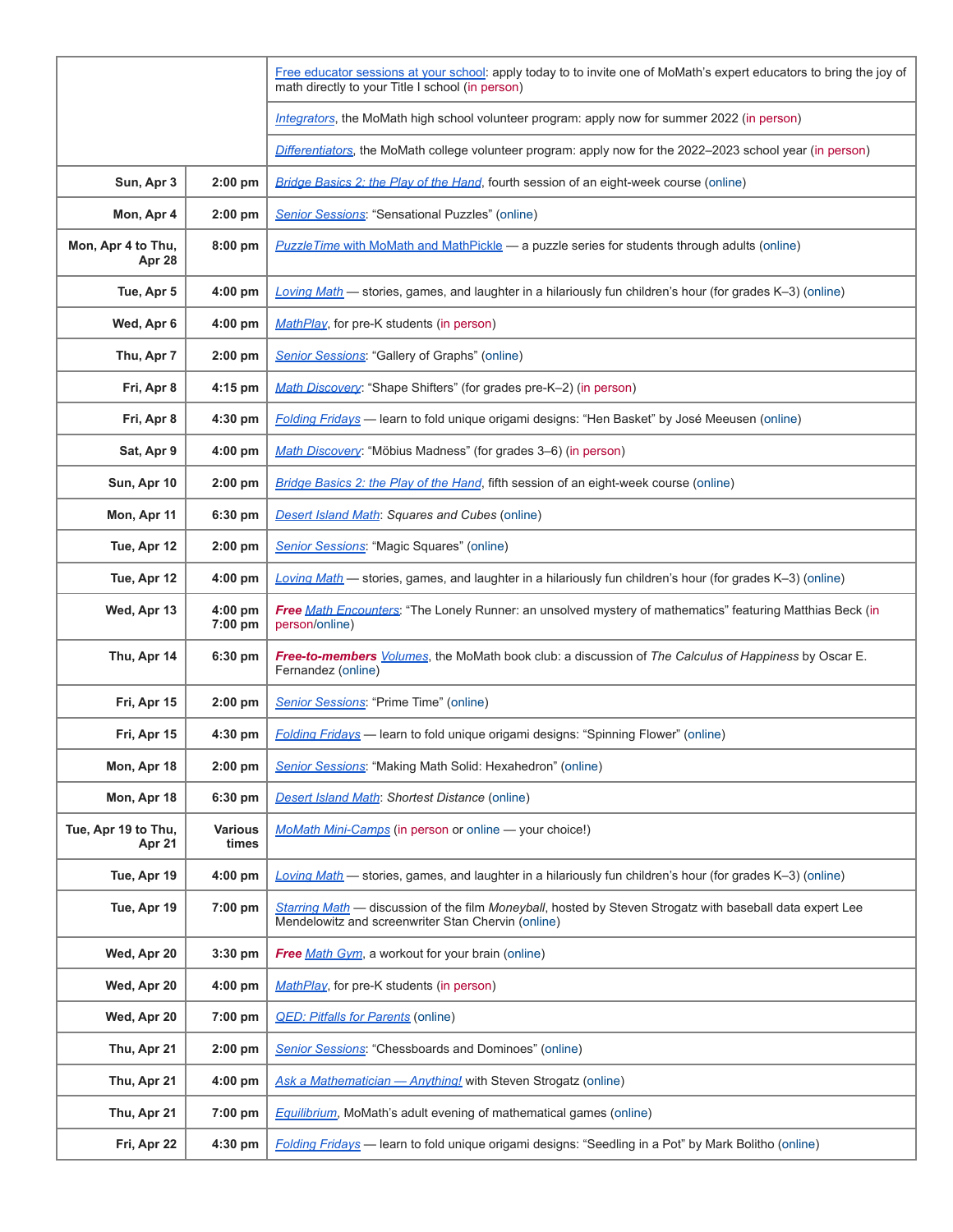| Fri, Apr 22                         | 6:30 pm              | <b>Free Family Fridays: "A Single Straight Cut" with Steven Strogatz (in person/online)</b>                                                                            |
|-------------------------------------|----------------------|------------------------------------------------------------------------------------------------------------------------------------------------------------------------|
| Sat, Apr 23                         | $3:00$ pm            | Krazy Kahoot, a fast-paced family quiz game with Steve Sherman (online)                                                                                                |
| Sun, Apr 24                         | $2:00$ pm            | Bridge Basics 2: the Play of the Hand, sixth session of an eight-week course (online)                                                                                  |
| Sun, Apr 24                         | 5:30 pm              | Tween Primes, the MoMath book club for teens and tweens: My Best Mathematical and Logic Puzzles by Martin<br>Gardner (online)                                          |
| Sun, Apr 24                         | 6:30 pm              | Unlimited, MoMath's mix-n-mingle program for students in middle and high school (online)                                                                               |
| Mon, Apr 25                         | $6:30$ pm            | <b>Free-to-members</b> Desert Island Math: Geometric Constructions (online)                                                                                            |
| Tue, Apr 26                         | $2:00$ pm            | Senior Sessions: "Polyomino Puzzlers" (online)                                                                                                                         |
| Tue, Apr 26                         | $4:00$ pm            | Loving Math — stories, games, and laughter in a hilariously fun children's hour (for grades $K-3$ ) (online)                                                           |
| Wed, Apr 27                         | $4:00$ pm            | MathPlay, for pre-K students (in person)                                                                                                                               |
| Thu, Apr 28                         | 4:00 pm              | Meet a Mathematician featuring Mariel Vazquez; hosted by Steven Strogatz (online)                                                                                      |
| Fri, Apr 29                         | $2:00$ pm            | Senior Sessions: "Making Math Solid: Octahedron" (online)                                                                                                              |
| Fri, Apr 29                         | $4:30$ pm            | Folding Fridays — learn to fold unique origami designs: "Inchworm" by Isamu Sasagawa (online)                                                                          |
| Fri, Apr 29                         | 6:00 pm              | Members-only preview and reception for the opening of Traces, a new exhibition in Composite, the gallery at<br>MoMath — registration coming soon (in person)           |
| Sun, May 1                          | 2:00 pm              | Bridge Basics 2: the Play of the Hand, seventh session of an eight-week course (online)                                                                                |
| Mon, May 2                          | $2:00$ pm            | Senior Sessions: "Math in Art: Tessellations II" (online)                                                                                                              |
| Mon, May 2                          | 6:30 pm              | <b>Free-to-members Desert Island Math:</b> Polyhedra (online)                                                                                                          |
| Mon, May 2 to Tue,<br><b>May 31</b> | 8:00 pm              | <b>PuzzleTime with MoMath and MathPickle - a puzzle series for students through adults (online)</b>                                                                    |
| Tue, May 3                          | $4:00$ pm            | Loving Math - stories, games, and laughter in a hilariously fun children's hour (for grades K-3) (online)                                                              |
| Wed, May 4                          | 4:00 pm              | MathPlay, for pre-K students (in person)                                                                                                                               |
| Thu, May 5                          | $2:00$ pm            | <b>Senior Sessions:</b> "Vote Counts: Ranking and Tanking" (online)                                                                                                    |
| Fri, May 6                          | 4:30 pm              | <b>Folding Fridays</b> — learn to fold unique origami designs: "Lamb" by Tony O'Hare (online)                                                                          |
| Sun, May 8                          | 2:00 pm              | Bridge Basics 2: the Play of the Hand, final session of an eight-week course (online)                                                                                  |
| Tue, May 10                         | $2:00$ pm            | Senior Sessions: "Luck, Magic, or Math?" (online)                                                                                                                      |
| Tue, May 10                         | $4:00$ pm            | Loving Math — stories, games, and laughter in a hilariously fun children's hour (for grades $K-3$ ) (online)                                                           |
| Wed, May 11                         | $4:00$ pm<br>7:00 pm | Free Math Encounters: "Play Truchet: fun with tiling patterns and generalizations" featuring David Reimann (in<br>person/online)                                       |
| Fri, May 13                         | $2:00$ pm            | Senior Sessions: "Skipping Towards Infinity" (online)                                                                                                                  |
| Fri, May 13                         | 4:30 pm              | <b>Folding Fridays</b> — learn to fold unique origami designs (online)                                                                                                 |
| Sat, May 14                         | 3:00 pm              | Krazy Kahoot, a fast-paced family quiz game with Steve Sherman (online)                                                                                                |
| Sun, May 15                         | $5:30$ pm            | Tween Primes, the MoMath book club for teens and tweens: Strange Attractors by Charles Soule (author), Greg<br>Scott (illustrator), and Soo Lee (illustrator) (online) |
| Sun, May 15                         | 6:30 pm              | Unlimited, MoMath's mix-n-mingle program for students in middle and high school (online)                                                                               |
| Mon, May 16                         | $2:00$ pm            | Senior Sessions: "Möbius Mischief" (online)                                                                                                                            |
| Tue, May 17                         | $4:00$ pm            | Loving Math — stories, games, and laughter in a hilariously fun children's hour (for grades K-3) (online)                                                              |